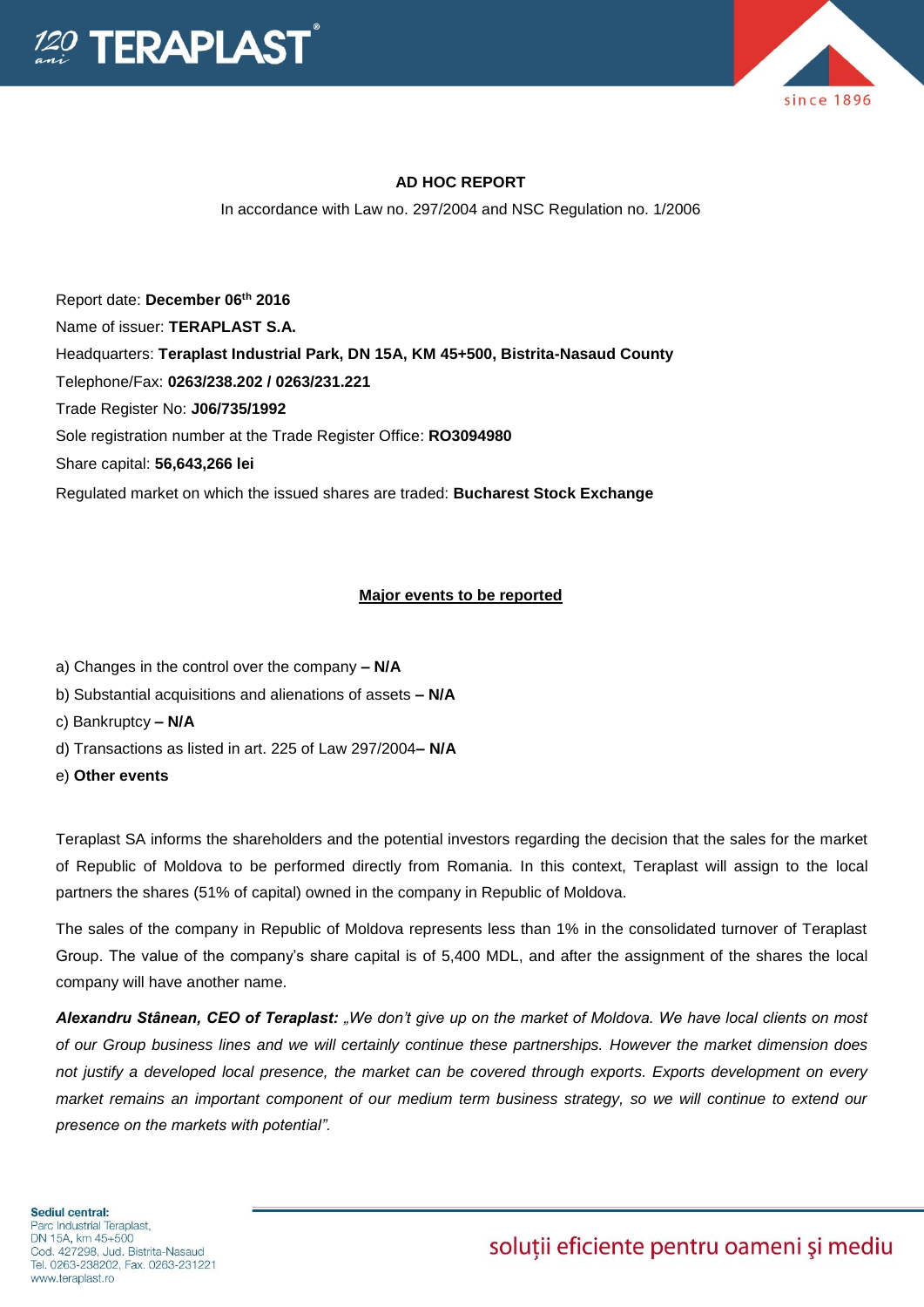In order to ensure a complete and accurate information of the shareholders and potential investors, we reproduce the decisions taken by the Board of Directors of Teraplast SA:

## **DECISION of the Board of Directors of Teraplast SA. J06/735/1992, RO 3094980 No. 49, dated December 05th 2016**

According to the provisions of the art. 153^20 and Companies Law No. 31/1990, republished, the provisions of the Capital Market Law No. 297/2004 on the capital market and the NSC Regulation No.1/2006 regarding issuers and operations with securities, modified by the Regulation No. 31/2006 of NSC and Art. 18.4, paragraph (7) of the Articles of Association of Teraplast SA, headquartered in Bistrita, Teraplast Industrial Park, DN 15A, km 45+500, postal code 427298, Bistrita-Nasaud County, registered with the Trade Registry Office under No. J06/735/1992, Sole registration number at the Trade Register Office No. 309498, in the online meeting of December 05<sup>th</sup> 2016, attended by all members of the Board,

#### Considering:

*a. The Decision no 11 of the Board of Directors of Teraplast SA, dated March 6th 2015, by which it was approved:* 

- *the participation of the Company Teraplast SA, acting as associate, to the foundation of a limited liability company in the Republic of Moldova, with a total share capital of 5.400 MDL, with the following structure of the associates: Company Teraplast SA - 51% of the share capital, Mr. Mircea Moraru - 35% of the share capital and Mr. Negru Dorel - 14% of the share capital.*
- *the participation of the Company Teraplast SA in the share capital of the company constituted according to previous paragraph, with the amount of 2.754 MDL, contribution to capital formation is exclusively in cash and will be fully paid at the foundation.*

*b. The provisions of the Articles of Association of Teraplast Group SRL, according to which Art. 10.5 the social part or a fraction of the social part can be alienated for free to husband, relatives and to relatives by affinity in a direct line without limits, and in collateral line until the second grade inclusively, to other associates and to the company;*

#### **After deliberations, the Board of Directors, with the favorable vote of all attendee members,**

#### **DECIDES**

1. Approves the assignment to the other associates of the participation owned by Teraplast in the share capital of Teraplast Group SRL (from Republic of Moldova), respectively 51% of the share capital, in amount of 2.754 MDL, for the price of 2.754 MDL.

2. In order to fulfill the provisions of art. 1 of the present, mandating Mr. Alexandru Stânean, acting as Chief Executive Officer of Teraplast S.A., to negotiate, agree upon, conclude and sign in name and on behalf of TERAPLAST SA, the social parts assign contract, the decision of the General Meeting of Shareholders of Teraplast Group SRL, and also to represent the Company Teraplast S.A. with the authorities of the Republic of Moldova (including, without being limited to, the State Registration Chamber, the bank etc.) in order to sign any documents, to

# soluții eficiente pentru oameni și mediu